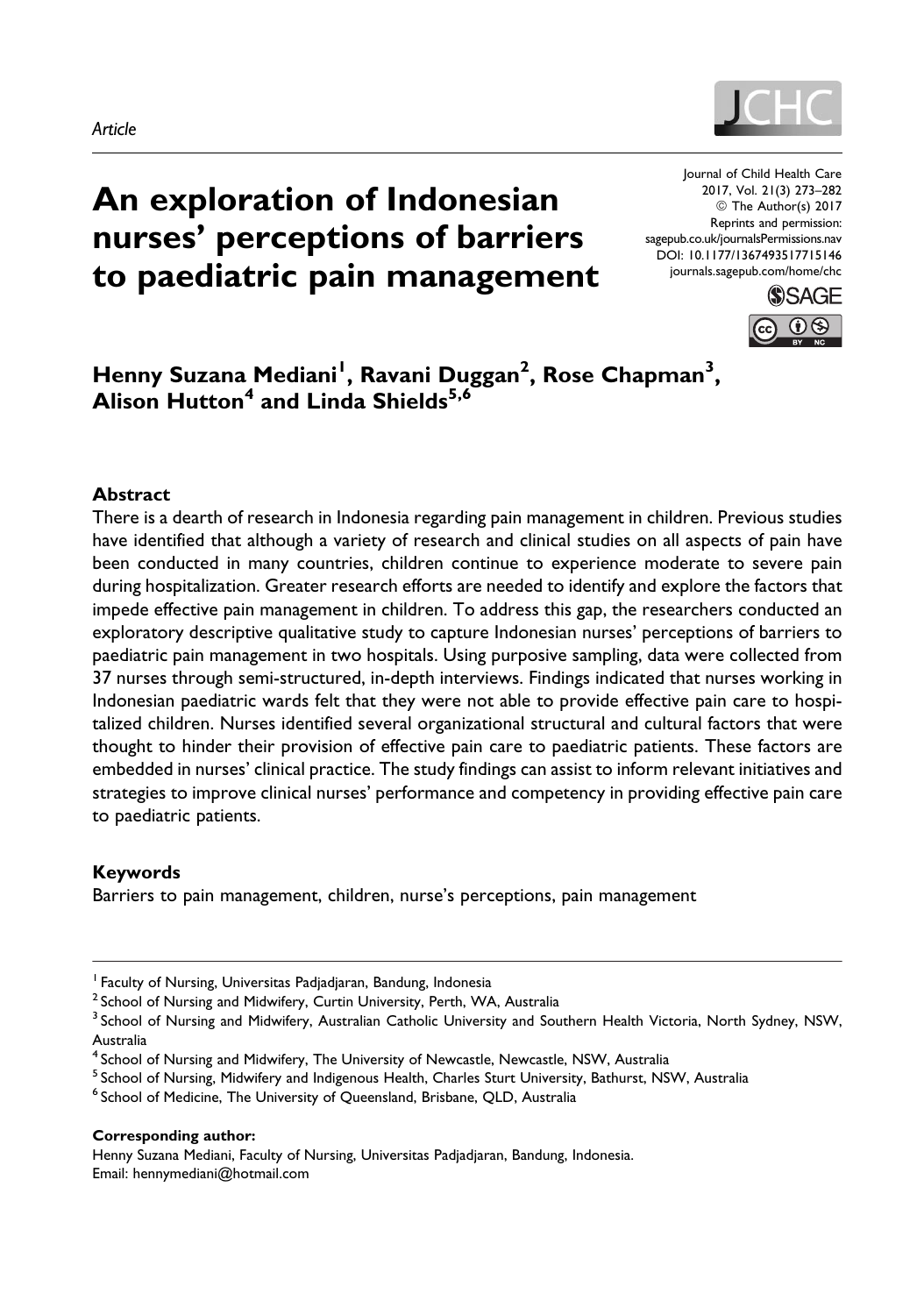# Introduction

Effective pain management for paediatric patients remains an elusive goal in Indonesia. Hospitalized children are under-treated for pain, through a lack of physicians' prescriptions, and inadequate nursing pain assessment and management (Mediani, 2002). Inadequate pain control has been shown to be an issue for hospitalized children globally. For example, many do not receive adequate medication to relieve their pain and many continue to experience moderate to severe pain post-operatively (Pasero and McCaffery, 2011; Twycross, 2009). Findings like this suggest that nurses are not adequately prioritizing children's pain and this may have a considerable impact on children (Twycross and Finley, 2013; Van et al., 2011). Uncontrolled pain impairs the physical, social and psychological functions of paediatric patients and can lead to chronic pain in adulthood (Fortier et al., 2011; Taddio et al., 2009).

# **Background**

### Context

In the Indonesian context, the lack of prioritizing pain may be due to nurses' level of education and training. There is a serious deficit of qualified nurses in Indonesia, with an estimated 50 nurses per 100,000 people (Hennessy et al., 2006). Thirty-five percent of Indonesian nurses are educated to a vocational level as part of high school education, 60% are educated to diploma level undertaken after completion of high school and the remaining 5% hold a Bachelor's degree (Rokx et al., 2009). Additionally, there is no availability of paediatric post-basic training. The majority of nurses who work in paediatric are vocational nurses (Hennessy et al., 2006). Previous research has found that Indonesian nurses have inadequate knowledge of pain assessment and its management. When interviewed, nurses working at a paediatric department reported difficulties in interpreting young children's pain-related behaviour (Mediani, 2002), in part due to the fact that children simply cannot articulate their pain in the same way as an adult (Mediani, 2002). Moreover, although current research has shown that pain management strategies have been shown to be effective in relieving children's pain, and these approaches are used in other countries (Srouji et al., 2010), non-pharmacological interventions are not applied routinely by nurses in Indonesia due to lack of education in their use and limited time to apply strategies (Mediani, 2002).

### Barriers to pain management

Several barriers to pain assessment and management, in a variety of paediatric settings, can be grouped into four themes: nurse-related barriers, patient-related barriers, physician-related barriers and system-related barriers (Gimbler-Berglund et al., 2008; Twycross and Collins, 2011). Insufficient knowledge about pain assessment and its management, difficulty in making decisions about pain management and nurses' fear or misconceptions regarding the use of opioid analgesics are the most important barriers in implementing effective pain management (Shrestha-Ranjit and Manias, 2010; Twycross and Finley, 2013). Another major barrier is inadequate prescriptions and medication orders (Czarnecki et al., 2011; Gimbler-Berglund et al., 2008). Workload and lack of time contribute (Kaasalainen et al., 2007; Rejeh et al., 2009; Twycross and Collins, 2013) and contextual factors and the culture of organizations heavily influence nurses' pain management practice (Clabo, 2008; Rejeh et al., 2009).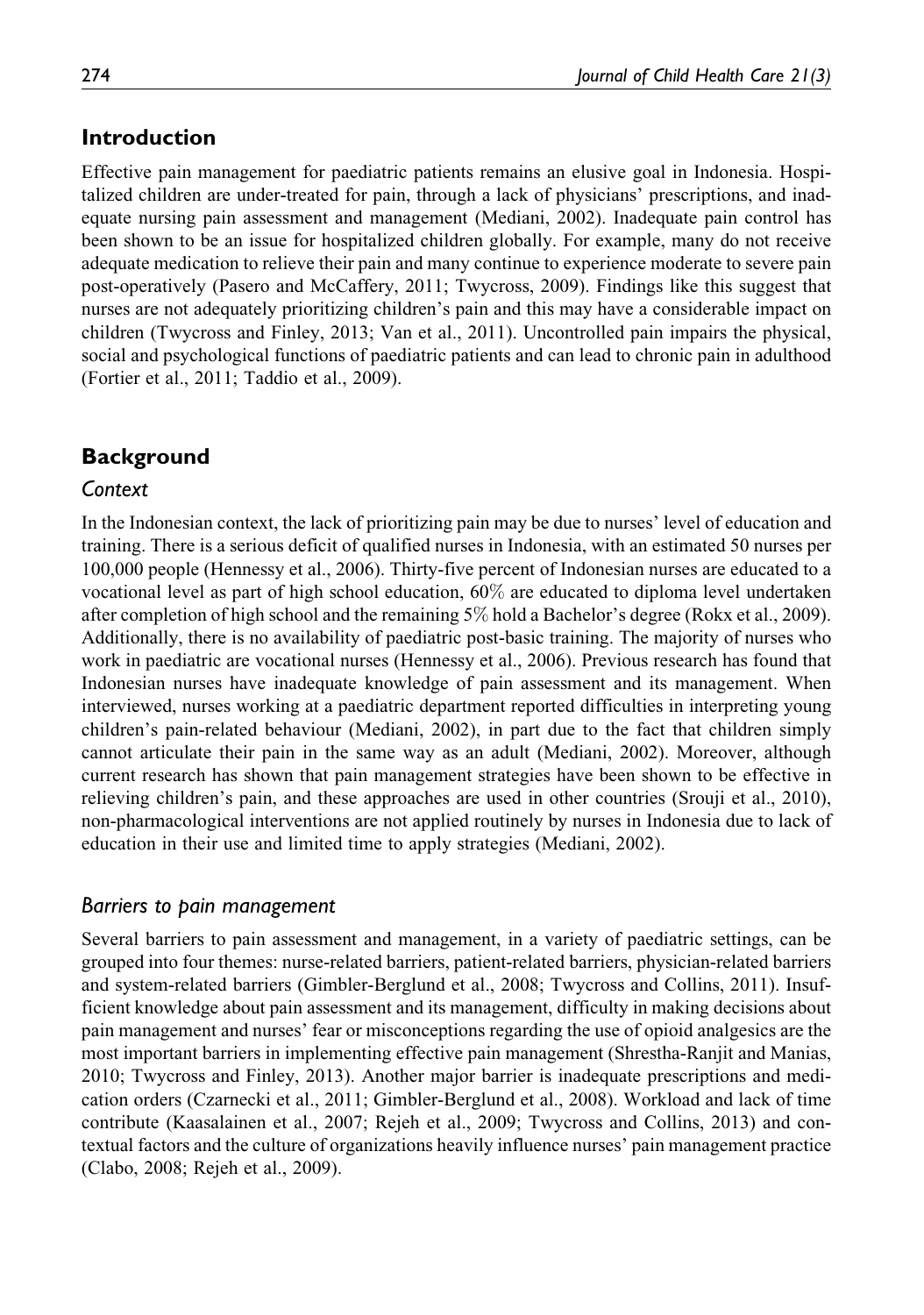Despite the fact that a variety of research and clinical studies on all aspects of pain have been conducted in many countries and the evidence to guide pain management practices is readily available, practices continue to fall short of the ideal and factors affecting pain management and its implementation have not been well identified (Czarnecki et al., 2011; Twycross and Collins, 2013). Therefore, under-treatment in children needs to be explored further; in particular, the

# Aims

To explore Indonesian nurses' perceptions of and experiences with pain management of hospitalized children. This article reports on part of a larger study which focussed on Indonesian nurses' perceptions of barriers to pain management.

contextual issues influencing Indonesian nurses' pain management practice.

# Method

An exploratory, descriptive, qualitative approach was used to gain a full understanding of Indonesian nurses' perceptions of barriers of pain management. Qualitative inquiry aims to discover the experience of the situation from the participant's point of view, finding answers to questions that revolve around social experience, how it is created and how this gives meaning to human life (Denzin and Lincoln, 2003). Techniques associated with grounded theory (GT) were employed around data collection and analysis (Glaser, 1978; Glaser and Strauss, 1967).

# Setting and sampling

The study was conducted in two states in West Java Province, Indonesia. Data collection occurred between October 2010 and December 2011. All nurses with more than three years' experience, currently working full-time in paediatric wards at two general teaching hospitals, were potential participants. Once ethics approval had been gained, the first author liaised with nursing unit heads to advertise the study. Information sessions were conducted where potential participants could meet the first author, receive information, have questions answered and provide informed consent. Consistent with techniques associated with GT methodology, the researcher initially used purposive sampling and continued with theoretical sampling strategies according to the codes and categories as they emerged. After interviewing 12 participants, data analysis demonstrated the need to explore questions around how nurses are educated and wider organizational and professional contexts. Data collection and analysis then focussed on clinical educators, head nurses, nursing supervisors, heads of nursing divisions and a head of a nursing education department as those who could best address emerging questions. Thirty-seven participants contributed. Data saturation determined sampling size, and data collection was ceased when information from participants became repetitive (Cutcliffe, 2000; Schreiber, 2001). The interviews were conducted in Indonesian and translated into English (with independent verification) for data analysis, interpretation and publication.

# Data collection and analysis

Individual, semi-structured, in-depth interviews lasting 50 to 90 minutes were conducted at either the study hospitals or a venue determined by participants. Interviews were opened with an initial broad question, 'could you tell me of your experiences of working as a paediatric nurse in this hospital?'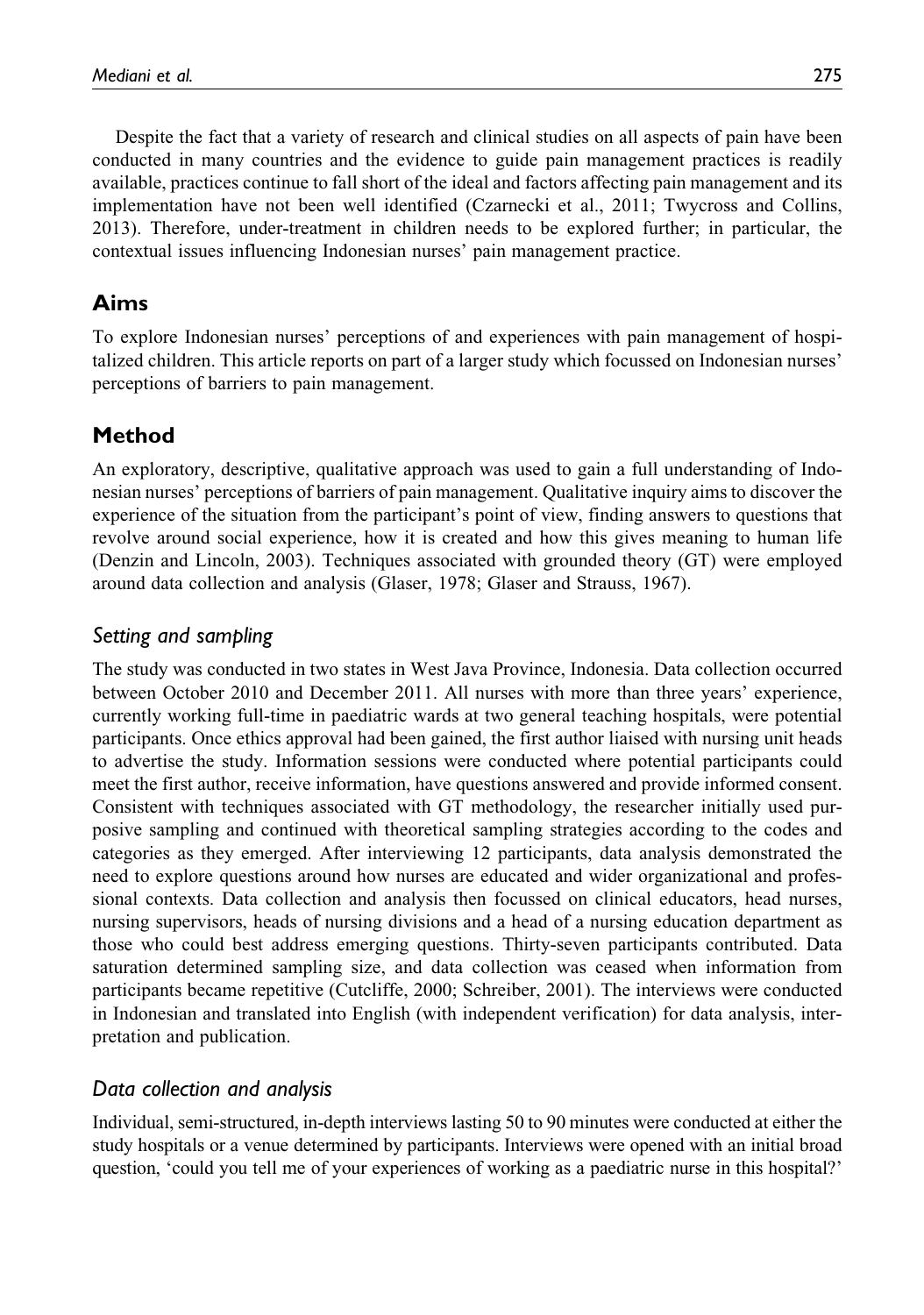This enabled the building of rapport between participant and interviewer and allowed for participants to feel comfortable during the interview and for authentic data to be collected. Follow-up questions focussed on experiences and perceptions of managing pain in children and factors that inhibited their ability to provide pain management. Appropriate prompts were used to encourage elaboration of responses when necessary. Data were collected and analysed concurrently using the constant comparative method as per a GT approach (Glaser and Strauss, 1967). Audio recordings of interviews and handwritten field notes were transcribed verbatim. Data were managed using manual thematic analysis procedures to identify themes, patterns and essential elements contained within the text, with constant comparative analysis using open, theoretical and selective coding (Glaser, 1978, 1998; Glaser and Strauss, 1967). Themes emerged that explained the factors that act as barriers to providing effective pain care. Credibility was established through member checking, prolonged engagement with participants and peer review. The participants were contacted after analysis and given a full transcript of their coded interviews, with a summary of the emergent themes, to see whether the codes and themes were true to their experience. As a further validity check, four expert supervisors did peer checking on 60% of all transcripts. Findings were checked with some senior nurses who did not participate in the research to confirm fittingness of the findings.

#### Ethics considerations

This study was part of a doctoral study at Curtin University, Australia. Permission was obtained from both Curtin University's Human Research Ethics Committee and the research ethics committee at the Indonesian hospitals. Official permission was obtained from the Director of the Educational and Research Department at the two hospitals and participants signed a consent form.

#### Findings

Individual characteristics of the participants are presented in Table 1.

Analysis related to nurses' perceptions of barriers to pain management revealed a theme of 'context of the organization', with five subthemes that contributed to nurses' inability to provide good pain care: (a) imbalance in nurse–patient ratios, (b) lack of sufficient education/training, (c) lack of organizational support, (d) lack of professional autonomy and (e) feeling powerless. These subthemes are discussed individually and are supported by the use of verbatim participant quotes.

#### Imbalance in nurse–patient ratios

Imbalanced nurse–patient ratios (not enough nurses) inhibited provision of effective pain care with implications for both nurses and patients. This had an impact on their ability to fulfil their role and deliver quality patient care.

I can't focus on caring for paediatric patients...I have many tasks to complete on this shift ...I am not able to deliver effective pain care. (P#23)

Another participant explained:

There are 40 paediatric patients on this ward and there are only three nurses on the afternoon shift. How can we provide optimal pain care to all these patients in one working shift? We don't have time to do a lot of things, we are busy. (P#5)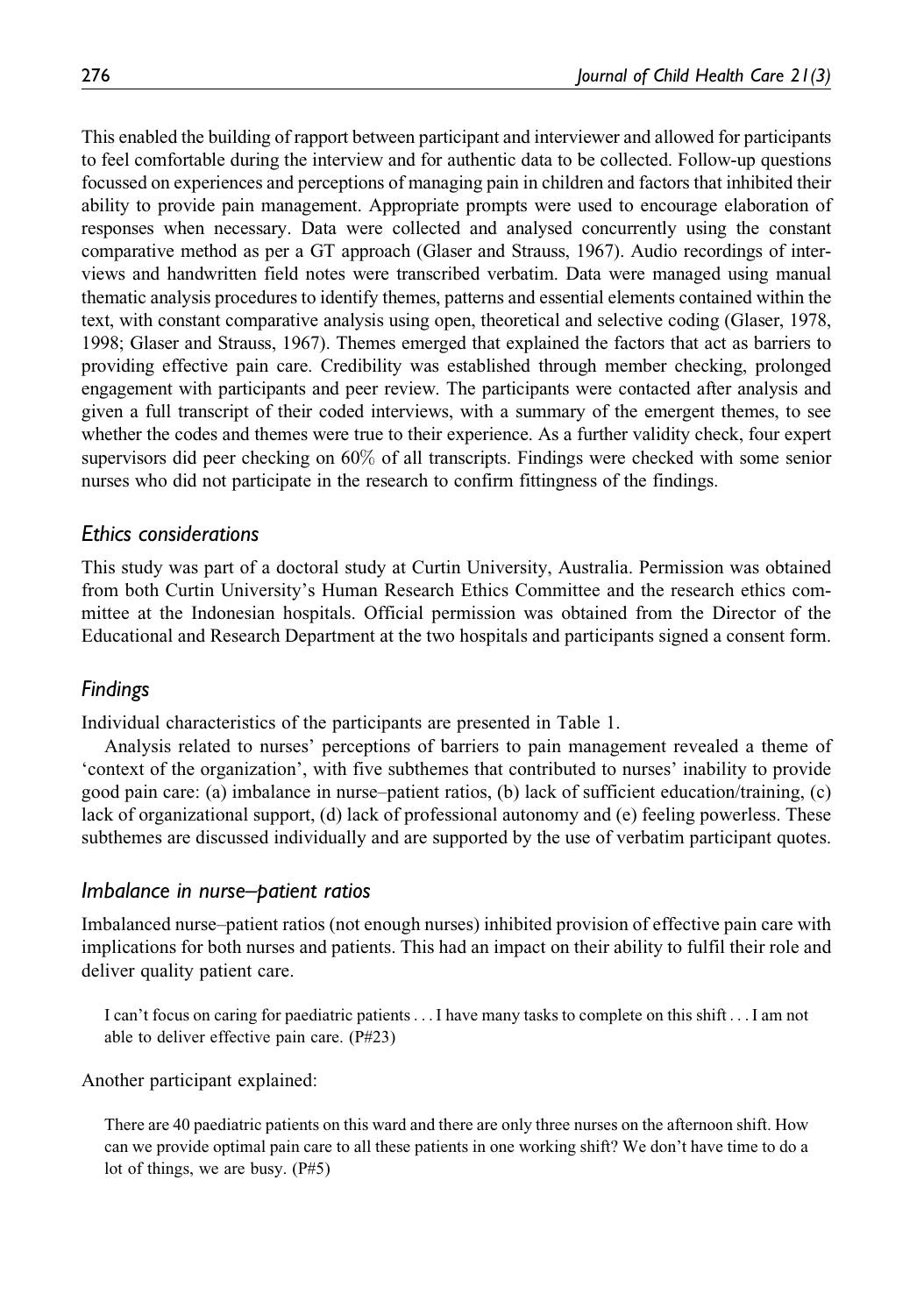| r articiparit derriographic information |                            |                        |
|-----------------------------------------|----------------------------|------------------------|
| Category                                | Information                | Number of participants |
| Gender                                  | Female                     | 30                     |
|                                         | Male                       |                        |
| Age group (years)                       | $25 - 30$                  | 6                      |
|                                         | $31 - 40$                  | 18                     |
|                                         | $41 - 50$                  | 9                      |
|                                         | $51 - 60$                  | 4                      |
| Highest qualification obtained          | Diploma in Nursing         | 17                     |
|                                         | <b>Bachelor of Nursing</b> | 18                     |
|                                         | Masters of Nursing         | 2                      |
| Years of experience                     | $0 - 5$                    | 2                      |
|                                         | $6 - 10$                   | 10                     |
|                                         | $11 - 20$                  | $\overline{14}$        |
|                                         | $21 - 30$                  | 9                      |
|                                         | More than 30               | 2                      |

Table 1. Summary of the profiles of the nurse participants.

#### Participant demographic information

### Lack of sufficient education and/or training

The participants had inadequate training and preparation to effectively manage their patients' pain, and this was the main reason for their being unable to provide effective pain care:

... our academic education at diploma and degree level does not prepare students to conduct pain assessment and management adequately because we have only received the knowledge in brief. (P#31)

Another suggested:

As long as I have been working in this hospital I have never attended a course or training about pain management because the hospital has not provided training for pain management in children. I have only basic knowledge based on my education and experience and I am aware that my knowledge of pain assessment and pharmacological intervention is still limited. (P#12)

Lack of knowledge resulted lack of confidence to contribute to discussions of pain management with doctors.

### Lack of organizational support

Nurses perceived that hospital management did not provide them with resources to effectively manage children's pain, including pain assessment tools, pain management guidelines and standard operating procedures. This lack of standardized patient pain care, including clinical guidelines for pain assessment and management, constituted a barrier and this influenced how they applied their knowledge in practice:

The tools for measuring pain are not available on the ward. Moreover, we do not have standard procedures for pain assessment and management. So that way, many nurses do not know how to do pain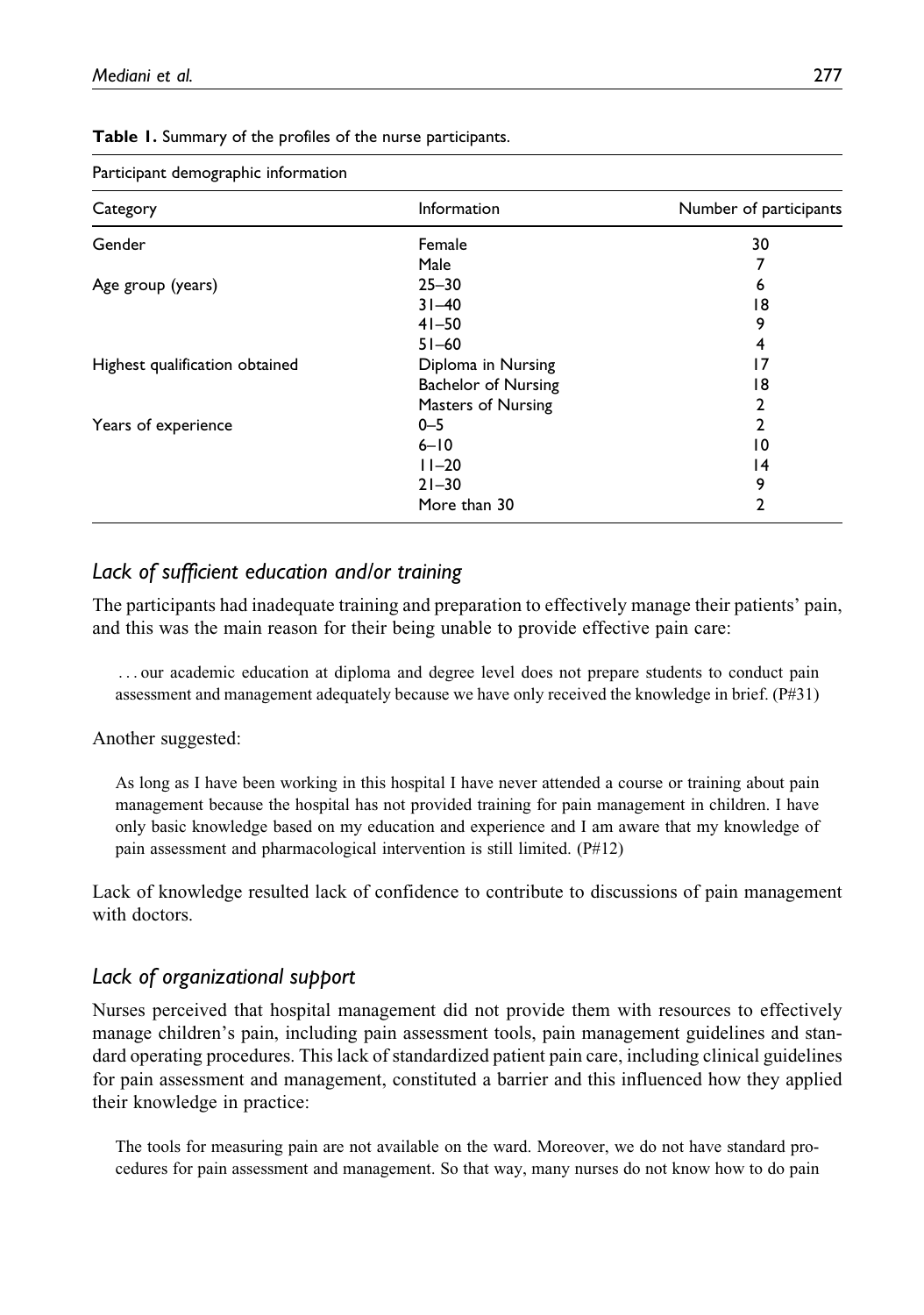assessment theoretically. Many of us do pain assessment without using pain assessment tools for measuring pain. We are working without guidelines. (P#18)

#### Lack of professional autonomy

One missing aspect of autonomy was participants' independent and interdependent (collaborative) involvement in pain management decisions. Nurses perceived that they lacked authority to control institutional practice and that their professional opinions often were not valued. They perceived that they did not have a voice in patient care decisions:

Nurses still do not have the authority to make decisions about pain treatment. Only doctors do it; they do not involve nurses to give their opinions about therapy ... . This situation makes me felt powerless. (P#18)

Within the organization's culture, doctors had authority over pain treatment plans. As such, many nurses followed the doctor's instructions and orders:

I suppose that the nurses' role in managing children's pain is important. However, I believe the nurse's role is not visible and powerful like doctors because we still lack knowledge and confidence. Even some nurses still assume that they are only the doctor's assistant and some doctors still have the perception that nurses are their helpers. Therefore, many nurses only follow the doctor's orders. (P#19)

#### Feeling powerless

Nurses felt powerless because of their perceived lack of knowledge, authority and professional autonomy when making patient care decisions. This was due to cultural organizational elements such as medical dominance in delivering patient care that contributed to feelings of powerlessness. They felt subordinate to doctors and often considered they were not heard and had no impact on decision-making. They therefore considered that they had to follow the doctor's orders.

The doctor has power, while the nurse must obey and follow the doctor's decisions, including when caring for children in pain. We can't control this situation . . .  $(P#4)$ 

Another participant commented:

I feel inadequate when I cannot relieve the patient's pain because I am not able to discuss with the doctor and ask about pain therapy. I realize my knowledge about analgesia is still limited compared with the doctor's. I feel hesitant and lack confidence to discuss with the doctor. (P#31)

### **Discussion**

Despite significant knowledge development during the last two decades, and internationally available guidelines for effective pain relief, the management of children's pain remains ineffective not only in Indonesia, but also globally (Stinson et al., 2008; Twycross and Finley, 2013). This phenomenon still exists with many factors within the Indonesian paediatric setting contributing.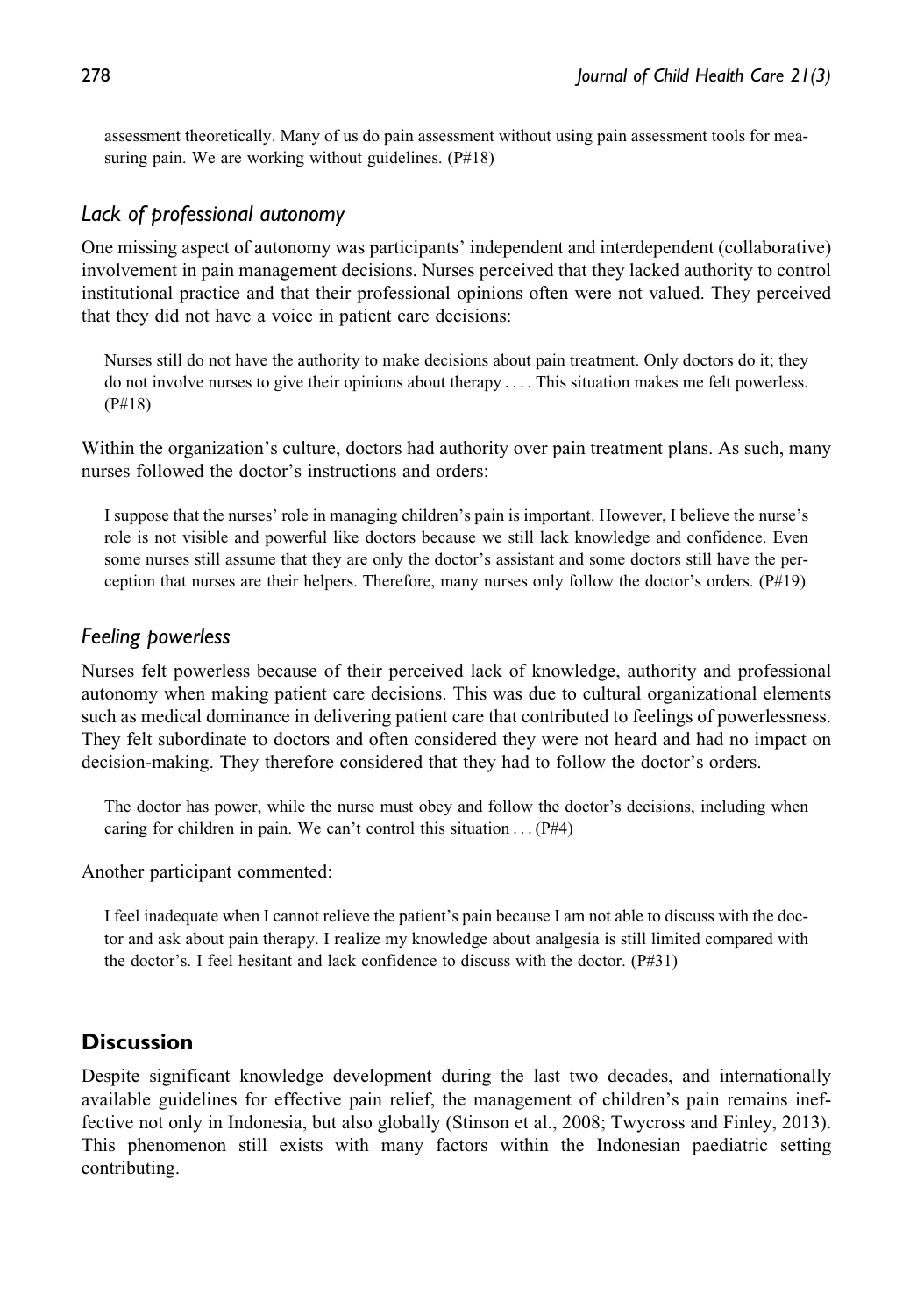The organizations in this study imposed a number of constraints, which unintentionally impeded effectiveness of pain management in children. In line with other studies (Czarnecki et al., 2011; Gimbler-Berglund et al., 2008; Twycross and Collins, 2013), organizational practice, policies and procedures limited the extent to which the nurses could fulfil their pain management roles.

The nurses knew that regular assessment was an important component of pain management in children. However, due to organizational constraints and working conditions including the unavailability of pain assessment tools, heavy workloads and time constraints, nurses realized that they were often unable to provide routine pain assessment or management. For example, they considered that they were unable to apply effective non-pharmacological interventions to relieve patients' pain despite being taught this during their pre-service education, again, similar to others (Kaasalainen et al., 2007; Rejeh et al., 2009; Twycross and Collins, 2013) demonstrating the important role that workplace environment plays in enabling nurses to provide effective pain management. Organizational support is imperative, for example, modifying working conditions to develop patient-centred care to enable nurses to provide effective and safe pain care.

Pain assessment should be routine and integral to paediatric care. Systematic, routine pain assessment using standardized, validated measures is the basis of effective pain management for all patients, regardless of age, conditions and setting (Kaasalainen et al., 2007; Twycross and Collins, 2013). Regular assessment leads to improved pain management and results in overall patients', parents' and health care providers' satisfaction with pain assessment and management.

Insufficient education and/or training were contributing factors that hinder nurses from providing effective pain care to children. The content of curricula in Indonesian nursing diploma programs was identified as a barrier to effective pain care. Pain assessment and management were not specifically identified in the paediatric nursing syllabi. In addition, nurses suggested that because they had trained for a general role, pain management was covered, but not in the detail required to take on a specialized pain management role in paediatrics. Similarly, lack of basic training has been identified as one of the major reasons for nurses providing inadequate paediatric pain management (Malviya et al., 2005; Namnabati et al., 2012). The participants need to have good knowledge and skills as a way to increase their self-confidence and to enable them to act as a patient advocate; this knowledge would be acquired through continuing education or training in pain assessment and pain management. Having more knowledge and improved skills will empower nurses (Sawhney and Sawyer, 2008; Williamson-Swift, 2007).

Another significant finding was the lack of support from the organization, which was identified as another barrier to providing effective pain care for children. Participants had a strong sense of an external locus of control where they felt that the care they provided, and any changes to care, needed to be directed from higher up within the organization. People with an external locus of control are more likely to believe that their fate is determined by outside forces that are beyond their own personal control (Salazar et al., 2006).

Participants perceived that nurses lacked professional autonomy. They did not have the freedom to make decisions about pain management for children. Lack of professional autonomy, combined with little authority or influence over the governance of hospitals, was a barrier preventing nurses from being able to take control over their practice and provide effective pain care. The association between lack of autonomy, job dissatisfaction and collaboration between nurses and doctors were identified in previous studies (Birks et al., 2009; Rejeh et al., 2009).

In this study, participants felt powerless because they lacked knowledge, authority and professional autonomy when making patient care decisions. Medical dominance was widespread and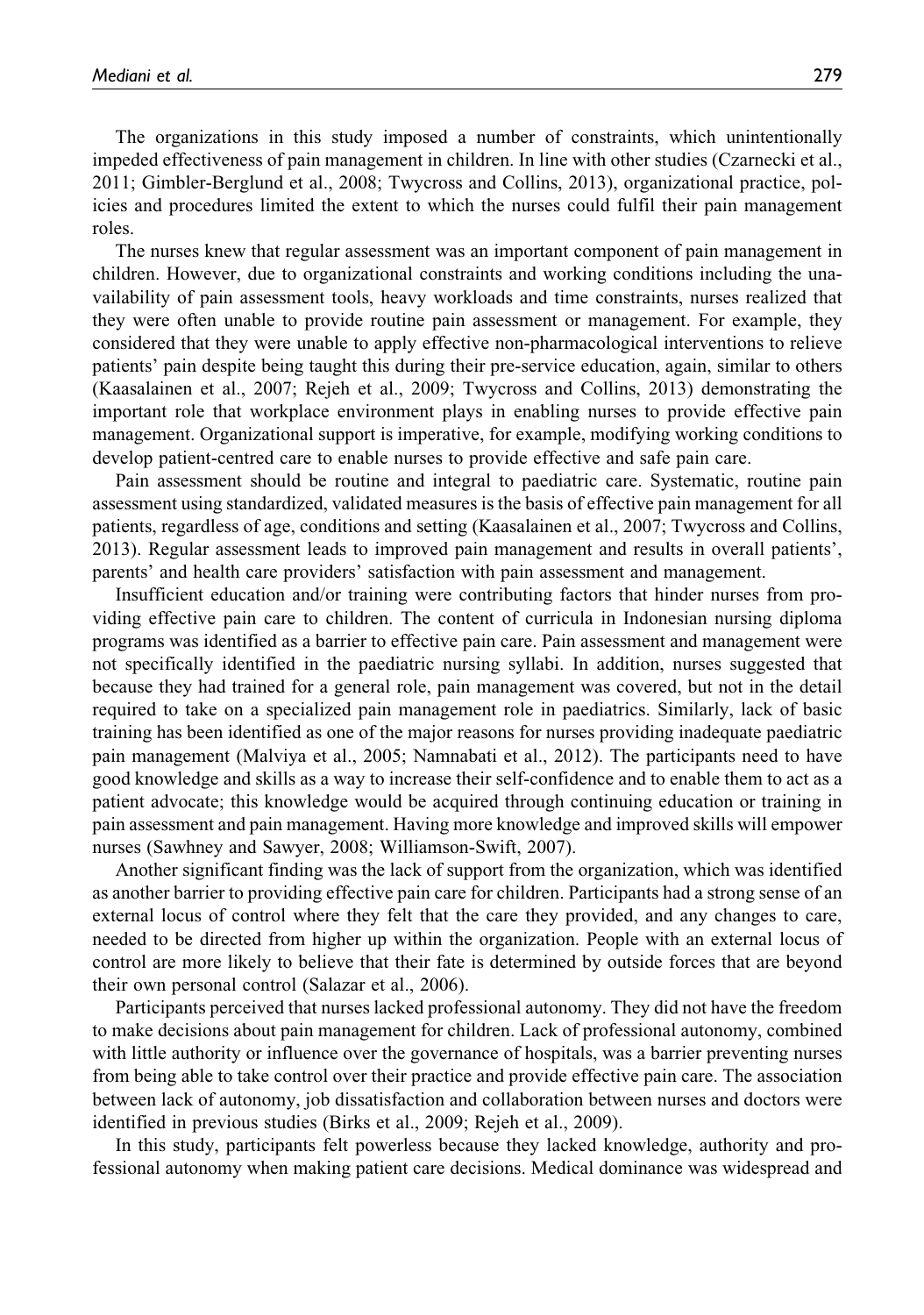had an impact on paediatric nursing care, including pain management, thereby contributing to the workplace pressures that caused the nurses to provide ineffective pain care. This current study's finding on medical dominance was also congruent with previous studies conducted in Iran, describing the barriers to effective pain management (Nasrabadi et al., 2003; Rejeh et al., 2009).

# Limitations

Data sources were restricted to interviews of nurses only. Future studies should explore physicians' perceptions and experiences regarding paediatric pain management practice in Indonesian hospitals. Data and findings are specific to the Indonesian context and specifically, a particular region, and therefore are not necessarily transferable to other contexts.

# Implication for clinical practice

The study findings extend beyond the current body of knowledge and provide a greater understanding of the psychosocial processes, interactions and experiences faced by nurses when caring for hospitalized children in pain in Indonesia. The study emphasizes a need to empower nurses to provide pain care. The nurses understood that the influential culture of physician-led care placed nursing as a subordinate profession, which added to their feelings of powerlessness. They perceived that they lacked both the authority and self-confidence to make decisions regarding paediatric patient care. They recognized that in order to be able to provide effective pain care and exercise control over their nursing practice, they needed to empower themselves within the hospital's organizational system.

# Conclusion

This study provided a portrait of the clinical reality for paediatric nurses from two Indonesian hospitals. Nurses identified several organizational structural and cultural factors that were thought to hinder their provision of effective pain care to paediatric patients. These factors are embedded in nurses' clinical practice. The study's findings can help to inform relevant initiatives and strategies to improve clinical nurses' performance and capability in providing pain care to paediatric patients, so the quality of such care can be continually improved into the future. The findings have the potential to influence change in the nursing profession in the area of clinical initiatives, education and research.

### Declaration of Conflicting Interests

The author(s) declared no potential conflicts of interest with respect to the research, authorship, and/or publication of this article.

### Funding

The author(s) disclosed receipt of the following financial support for the research, authorship, and/ or publication of this article: This project was part of the main researcher PhD study was funded by Directorate Research Higher Degree Ministry of Education Indonesia and Curtin University Australia.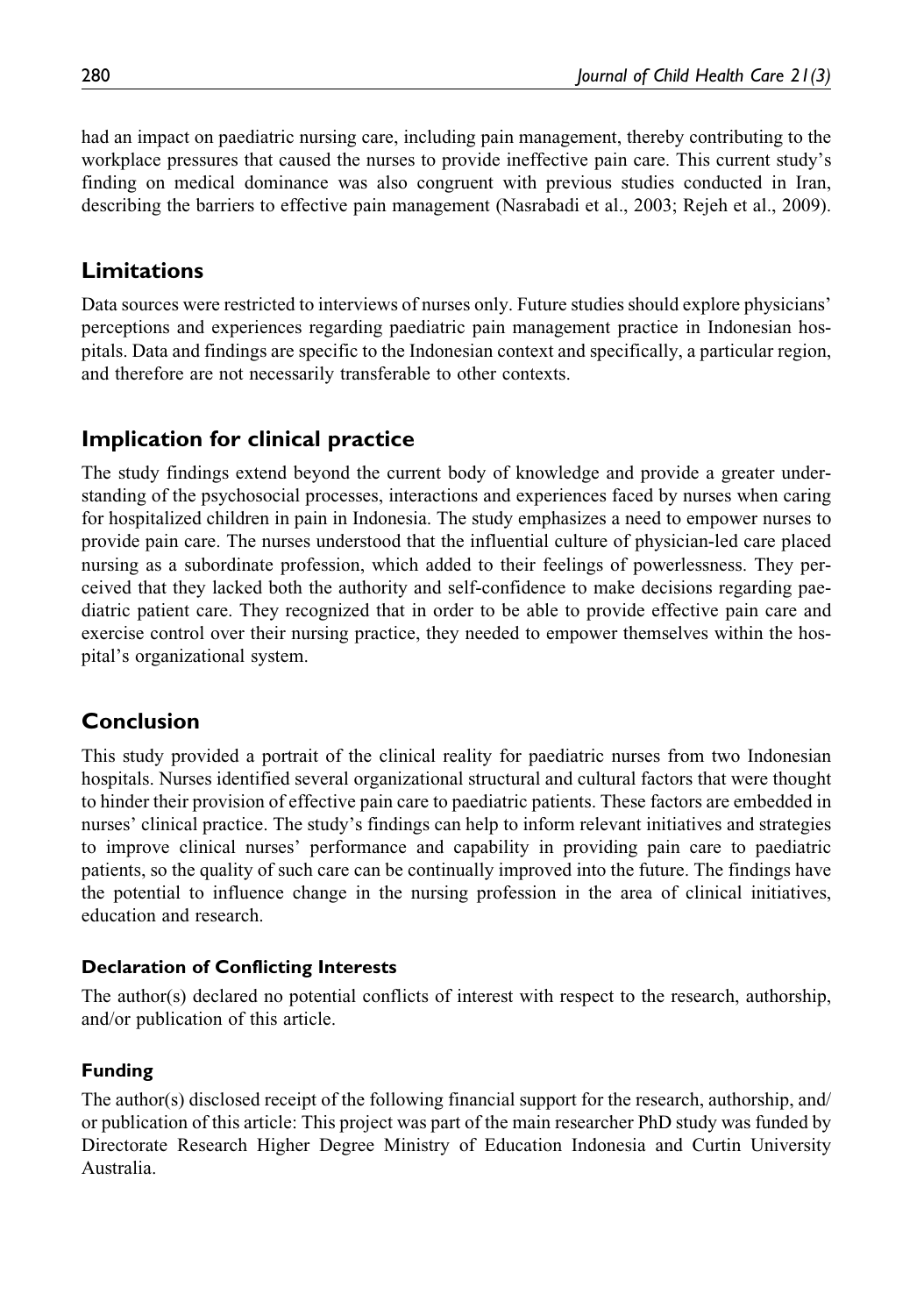#### **References**

- Birks MJ, Chapman Y and Francis K (2009) Women and nursing in Malaysia unspkoken status. *Journal of* Transcultural Nursing 20(1): 116–123.
- Clabo LML (2008) An ethnography of pain assessment and the role of social context on two postoperative units. Journal of Advanced Nursing 61(5): 531–539.
- Cutcliffe JR (2000) Methodological issues in grounded theory. Journal of Advanced Nursing 31(6): 1476–1484.
- Czarnecki ML, Turner HN, Collins MP, et al. (2011) Procedural pain management: a position statement with clinical practice recommendations. Pain Management Nursing 12(2): 95–111.
- Denzin NK and Lincoln YS (2003) The discipline and practice of qualitative research. In: Denzin NK and Lincoln YS (eds), The Landscape of Qualitative Research: Theories and Issues, 2nd ed. Thousand Oaks, CA: SAGE, pp. 1–45.
- Fortier MA, Chou J, Maurer EL, et al. (2011) Acute to chronic postoperative pain in children: preliminary findings. Journal of Pediatric Surgery 46: 1700–1705.
- Gimbler-Berglund I, Ljusegren G and Enskär K (2008) Factors influencing pain management in children. Paediatric Nursing 20(10): 21–24. PMID: [19119745](http://www.ncbi.nlm.nih.gov/pubmed/19119745) [PubMed – indexed for MEDLINE]
- Glaser BG (1978) Theoretical Sensitivity: Advances in the Methodology of Grounded Theory. Mill Valley, CA: Sociology Press.
- Glaser BG (1998) Doing Grounded Theory: Issues and Discussions. Mill Valley, CA: Sociology Press.
- Glaser BG and Strauss AL (1967) The Discovery of Grounded Theory: Strategies for Qualitative Research. Chicago, IL: Aldine De Gruyter, Transaction Publishers.
- Hennessy D, Hicks C and Kawonal Y (2006) The training and development needs of nurses in Indonesia, paper 3 of 3. Human Resources for Health 4(10): 1–12.
- Kaasalainen S, Coker E, Dolovich L, et al. (2007) Pain management decision making among long-term care physicians and nurses. Western Journal of Nursing Research 29: 561–580.
- Keuter K, Byrne E, Voell J, et al. (2000) Nurses' job satisfaction and organizational climate in a dynamic work environment. Applied Nursing Research 13(1): 46–49. PMID: [10701283](http://www.ncbi.nlm.nih.gov/pubmed/10701283) [PubMed – indexed for MEDLINE].
- Malviya S, Voepel-Lewis T, Merkel S, et al. (2005) Difficult pain assessment and lack of clinician knowledge are ongoing barriers to effective pain management in children with cognitive impairment. Acute Pain 7(1): 27–32.
- Mediani HS (2002) Pain in children: Indonesian nurses' beliefs and practices. Unpublished Master Thesis, The Flinders University of South Australia, presented at the international nursing conference, Jakarta, Indonesia, 25–27 June 2003.
- Namnabati M, Abazari P and Talakoub S (2012) Identification of perceived barriers of pain management in Iranian children: a qualitative study. International Journal of Nursing Practice 18(3): 221–225.
- Nasrabadi AN, Emami A and Yekta ZP (2003) Nursing experience in Iran. International Journal of Nursing Practice 9(2): 78–85.
- Pasero C and McCaffery M (2011) Pain Assessment and Pharmacologic Management. St. Louis, MO: Mosby/Elsevier.
- Rejeh N, Ahmadi F, Mohammadi E, et al. (2009) Ethical challenges in pain management post-surgery. Nursing Ethics 16(2): 161–172.
- Rokx C, Satriawan E, Marzoeki P, et al. (2009) Indonesia's doctors, midwives and nurses: current stock, increasing needs, future challenges and options. Available at:<http://www.wds.worldbank.org> (accessed 24 March 2013).